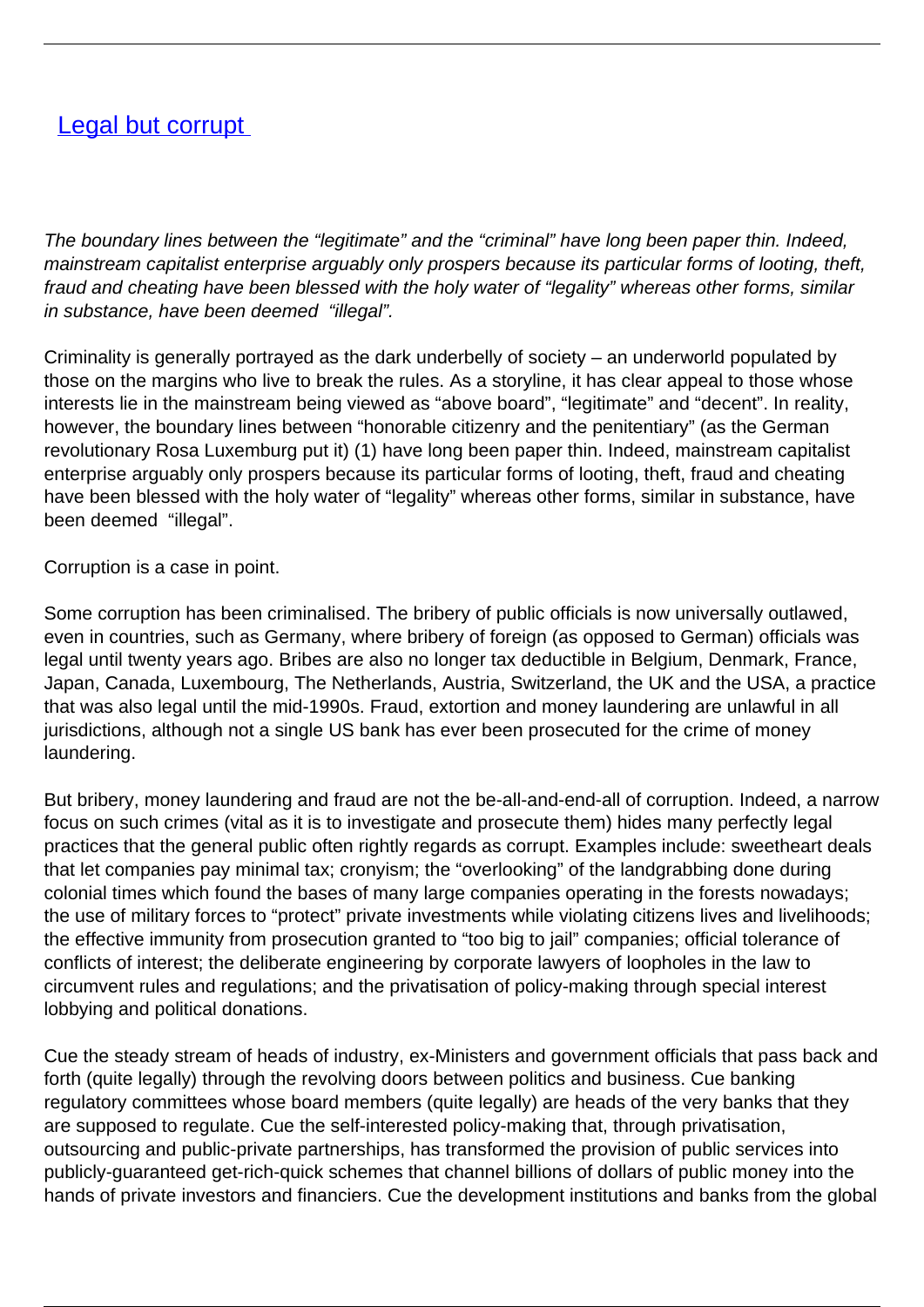North pressuring with their aid money governmental officials in the global South to establish those neoliberal policies which will benefit the companies from Northern countries.

Many of these perfectly legal but nonetheless corrupt practices are routine within government and companies: worse, such practices frequently pass for "good governance". Some may even be deemed duties of office; and many – privatisation, for example – are the stated mission of public bodies. Such normalisation of corruption is not new: but today it is widespread enough for Bruce Buchan, a prominent scholar of corruption, to call our current era a "Golden Age of Corruption". (2)

It is not just that the law, to use the metaphor of the  $18<sup>th</sup>$  century Anglo-Irish satirist Jonathan Swift, has been designed like a cobweb that catches "small flies but let hornets and wasps pass", although this is certainly true. Nor that the law is unequally applied, although, again, this is undoubtedly true – three strikes and you go to jail if you are poor and black; no jail time if you are a banker. The decay goes deeper: the very policies and laws that overtly serve to combat corruption are now themselves a shield to the corrupt.

Consider the definition of corruption employed by the World Bank, namely, "the abuse of public office for private gain" – a definition that has provided the template for numerous "anti-corruption" laws and regulations. Corruption is cast as a pathology exclusively of the public sector – "the abuse of public office for private gain". Private sector corruption is thus conveniently excluded from legal sanction. The definition thus renders "uncorrupt" (and legal) a range of corrupt forms of power mongering – from political contributions by companies to the influence they exercise through the many elite social networks that link corporate boards to government.

The focus on *individual* "private gain" made by *individual* "office holders" likewise obscures institutionalised forms of corruption that work to advance the interests of groups or classes without rewarding any particular "office holder" directly or at all. An official who takes a cut of a public sector contract falls foul of the definition. But a politician who uses illegal payments from foreign governments to finance an election campaign but makes no financial gain personally does not.

The fetishizing of public sector corruption has additional strategic utility. Conveniently ignoring the collusions between "public" and "private" that make most corruption possible, it casts the 'public' (interpreted as "the state" or "bloated bureaucracy" or "regulators") as a perpetually grasping hand and the 'private' (interpreted as "the private sector") as its victim, tainted only because it is forced to pay bribes to get its work done (no mention here of the role that the mainly Western, mainly multinational private sector plays in facilitating the laundering of the proceeds of corruption).

Anti-corruption policies can thus be readily enlisted (as they are) to the cause of rolling back the state, privatising state assets and giving the private sector a greater say in decision-making, ostensibly in the name of protecting private interests from avaricious rent-seeking officials who would otherwise place transactional barriers in the way of business. The outcome is not to banish corruption, but rather to make certain corrupt interests acceptable and normal within the sphere of government decision-making.

This should come as no surprise. For, despite the rhetoric of "public" and "private" being separate spheres that must be kept separate, the entanglement of the two makes such a separation impossible. Indeed, a complete separation would, as academic Peter Bratsis points out, make "politics as we know it . . . impossible".

The issue is who decides and how what mingling does or does not act for the common good, which